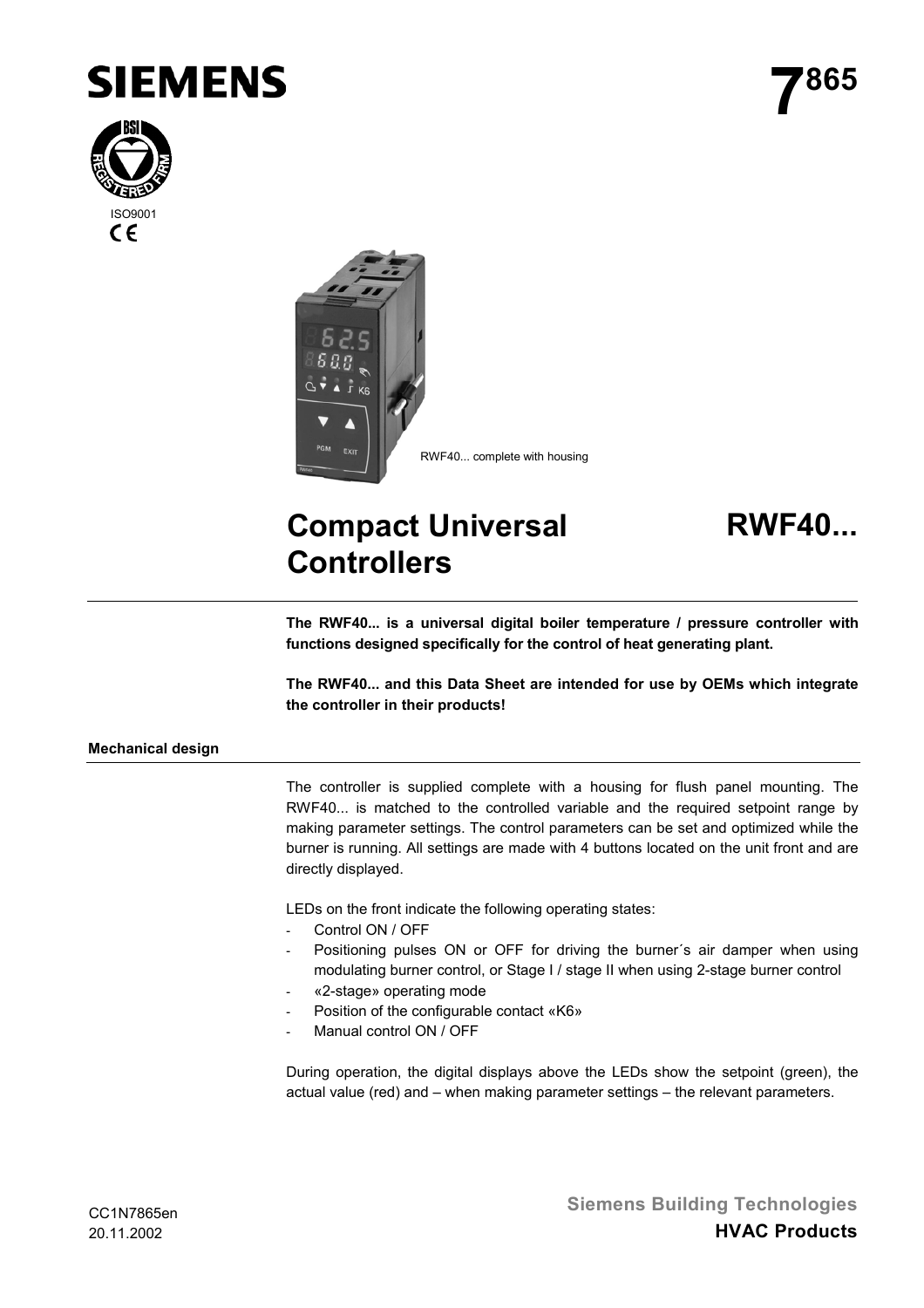|                            | To avoid injury to persons, damage to property or the environment, the following<br>warning notes should be observed!                                                                                                                                                                                                                                                                                                                                                                                                                                                                                                     |                                                                |  |
|----------------------------|---------------------------------------------------------------------------------------------------------------------------------------------------------------------------------------------------------------------------------------------------------------------------------------------------------------------------------------------------------------------------------------------------------------------------------------------------------------------------------------------------------------------------------------------------------------------------------------------------------------------------|----------------------------------------------------------------|--|
|                            | Do not open, interfere with or modify the controller!                                                                                                                                                                                                                                                                                                                                                                                                                                                                                                                                                                     |                                                                |  |
|                            | When selecting the cables, when making the installation and the electrical connec-<br>$\bullet$<br>tions, observe the regulations of VDE 0100 «Erection of power installations with<br>rated voltages below AC 1000 V» and the relevant national regulations<br>The electrical connections may only be made by authorized staff<br>$\bullet$<br>Provide double-pole isolation of the controller from the mains supply if there is a<br>$\bullet$<br>risk of touching live parts while work is carried out<br>Check to ensure that wiring is in an orderly state and that the wires are firmly con-<br>$\bullet$<br>nected |                                                                |  |
| <b>Mounting notes</b>      |                                                                                                                                                                                                                                                                                                                                                                                                                                                                                                                                                                                                                           |                                                                |  |
|                            | Ensure that the relevant national safety regulations are complied with                                                                                                                                                                                                                                                                                                                                                                                                                                                                                                                                                    |                                                                |  |
| <b>Installation notes</b>  |                                                                                                                                                                                                                                                                                                                                                                                                                                                                                                                                                                                                                           |                                                                |  |
|                            | Installation work must be carried out by qualified staff<br>$\bullet$<br>Please observe the notes given in the user documentation CC1B7865E<br>٠                                                                                                                                                                                                                                                                                                                                                                                                                                                                          |                                                                |  |
| <b>Commissioning notes</b> |                                                                                                                                                                                                                                                                                                                                                                                                                                                                                                                                                                                                                           |                                                                |  |
|                            | Commissioning work must be carried out by qualified staff                                                                                                                                                                                                                                                                                                                                                                                                                                                                                                                                                                 |                                                                |  |
| <b>Standards</b>           |                                                                                                                                                                                                                                                                                                                                                                                                                                                                                                                                                                                                                           |                                                                |  |
|                            | Conformity to EEC directives<br>- Electromagnetic compatibility EMC (immunity)<br>- Electromagnetic compatibility EMC<br>NAMUR recommentation                                                                                                                                                                                                                                                                                                                                                                                                                                                                             | 89 / 336 EEC<br>NE21, EN 50 081 part 1 und<br>EN 50 082 part 2 |  |
| <b>Service notes</b>       | Maintenance work must be carried out by qualified staff<br>$\bullet$                                                                                                                                                                                                                                                                                                                                                                                                                                                                                                                                                      |                                                                |  |
|                            | For service purposes, the controller can be removed from its housing with no need<br>٠<br>for tools<br>The electrical connections are made via the screw terminals located at the rear of<br>$\bullet$<br>the housing<br>Each time a unit has been replaced, check to ensure that wiring is in an orderly<br>$\bullet$<br>state and that the wires are firmly connected                                                                                                                                                                                                                                                   |                                                                |  |
| <b>Disposal notes</b>      |                                                                                                                                                                                                                                                                                                                                                                                                                                                                                                                                                                                                                           |                                                                |  |
|                            | cleating and electronic components and mou not be                                                                                                                                                                                                                                                                                                                                                                                                                                                                                                                                                                         |                                                                |  |



2/8

The unit contains electrical and electronic components and may not be disposed of together with household waste.

Local and currently valid legislation must be observed.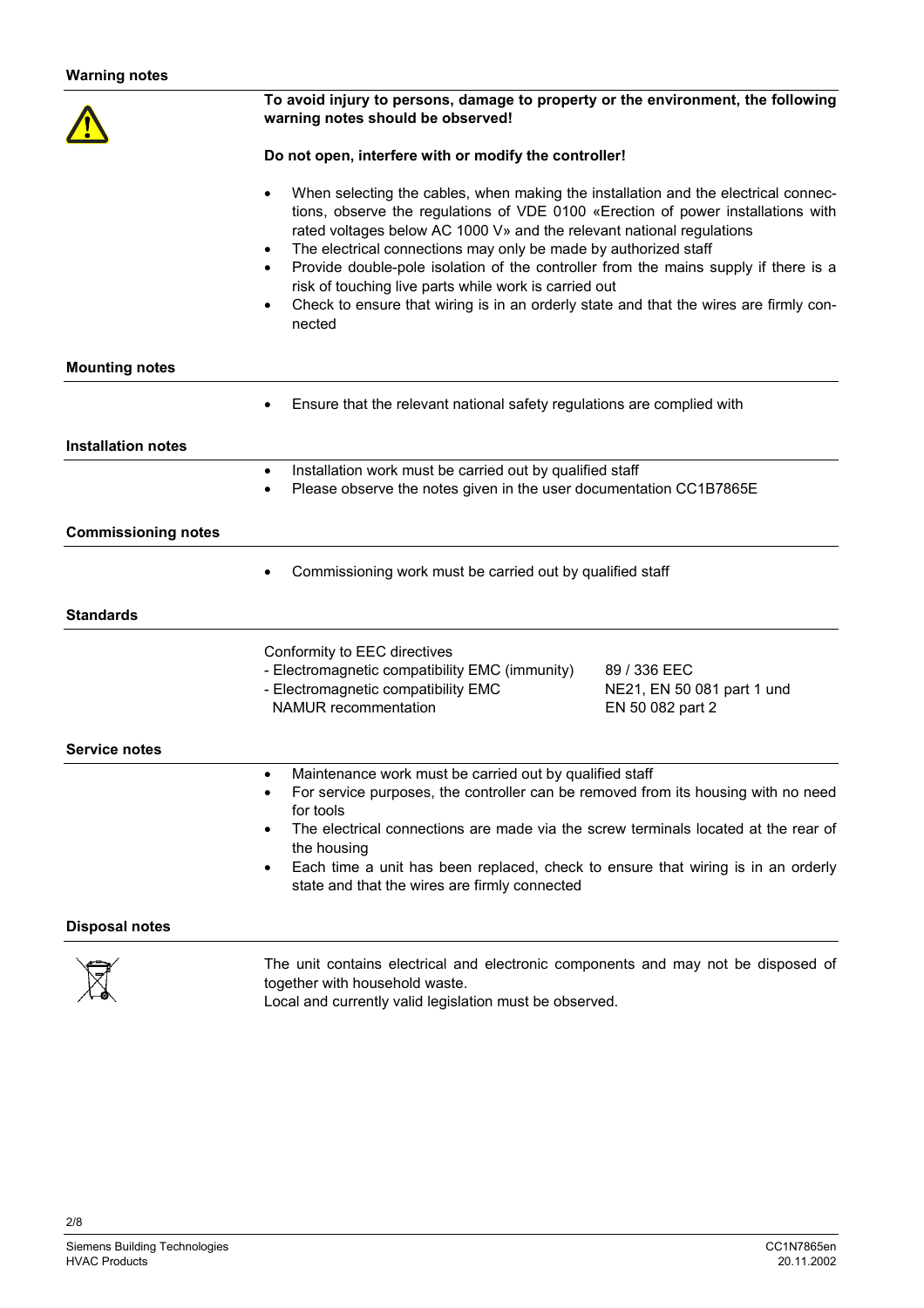|             | <b>Controller</b> with<br>3-position output<br>$\blacksquare$<br>housing<br>$\blacksquare$<br>fixing material and seal                                                   | <b>RWF40.000A97</b>                          |
|-------------|--------------------------------------------------------------------------------------------------------------------------------------------------------------------------|----------------------------------------------|
|             | <b>Controller</b> with<br>3-position output<br>analog output<br>housing<br>$\overline{\phantom{a}}$<br>fixing material and seal<br>$\blacksquare$                        | RWF40.001A97                                 |
|             | <b>Controller</b> with<br>3-position output<br>$\blacksquare$<br>analog output<br>RS-485 port<br>$\blacksquare$<br>housing<br>$\blacksquare$<br>fixing material and seal | RWF40.002B97                                 |
|             | <b>Packaging variants</b>                                                                                                                                                | RWF40.010A97<br>RWF40.011A97<br>RWF40.012B97 |
| Accessories | Adapter frame for replacing the RWF32                                                                                                                                    | ARG40                                        |
|             | <b>Bracket</b><br>For mounting the RWF40 on 35 mm DIN rails to DIN 46277                                                                                                 | ARG41                                        |
|             | <b>Dummy cover</b>                                                                                                                                                       | AVA10.200/109                                |



| Dummy cover                               |  |
|-------------------------------------------|--|
| For covering a panel cutout for the RWF40 |  |

3/8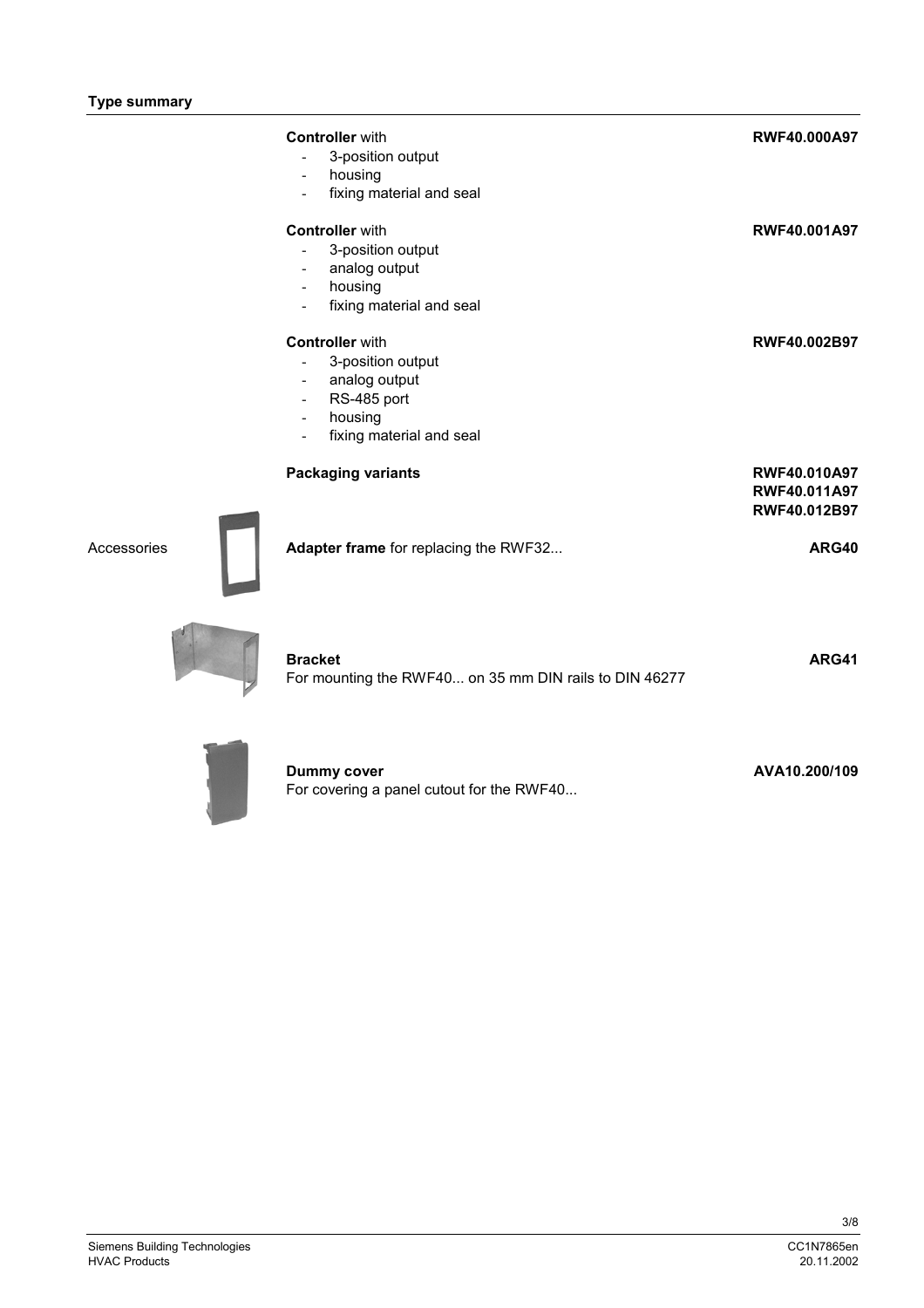## **Technical data**

| General controller data | Mains voltage                          | AC $100240$ V $\pm 10$ %                           |
|-------------------------|----------------------------------------|----------------------------------------------------|
|                         | Mains frequency                        | 5060 Hz                                            |
|                         | Safety class                           | II to DIN 0631                                     |
|                         | Mounting position                      | optional                                           |
|                         | Terminals for                          | 2 x 1.5 mm <sup>2</sup> or 1 x 2.5 mm <sup>2</sup> |
|                         | Power consumption                      | approx. 8 VA                                       |
|                         | Safety extra low-voltage               | DC 24 V                                            |
|                         | Contact rating of the control outputs  |                                                    |
|                         | (relays «K1K3»)                        |                                                    |
|                         | Up to $2 \times 10^5$ switching cycles | 2 A / AC 24240 V                                   |
|                         | Up to 10 <sup>7</sup> switching cycles | 0.1 A / AC 24240 V                                 |
|                         | Weight complete with housing           | approx. 760 g                                      |
|                         | Recommended actuator running time      | 1560 s                                             |
|                         | Degree of protection of housing        |                                                    |
|                         | Front                                  | IP 65, EN 60529                                    |
|                         | Base                                   | IP 20, EN 60529                                    |
|                         |                                        |                                                    |
| Environmental           | <b>Transport</b>                       |                                                    |
| conditions              | Temperature range                      | $-40+70$ °C                                        |
|                         | Humidity                               | < 75 % r.h.                                        |
|                         | <b>Operation</b>                       |                                                    |
|                         | Temperature range                      | $-20+50 °C$                                        |
|                         | Humidity                               | < 75 % r.h.                                        |

 $\triangle$ 

**Condensation, formation of ice and ingress of water are not permitted!**

4/8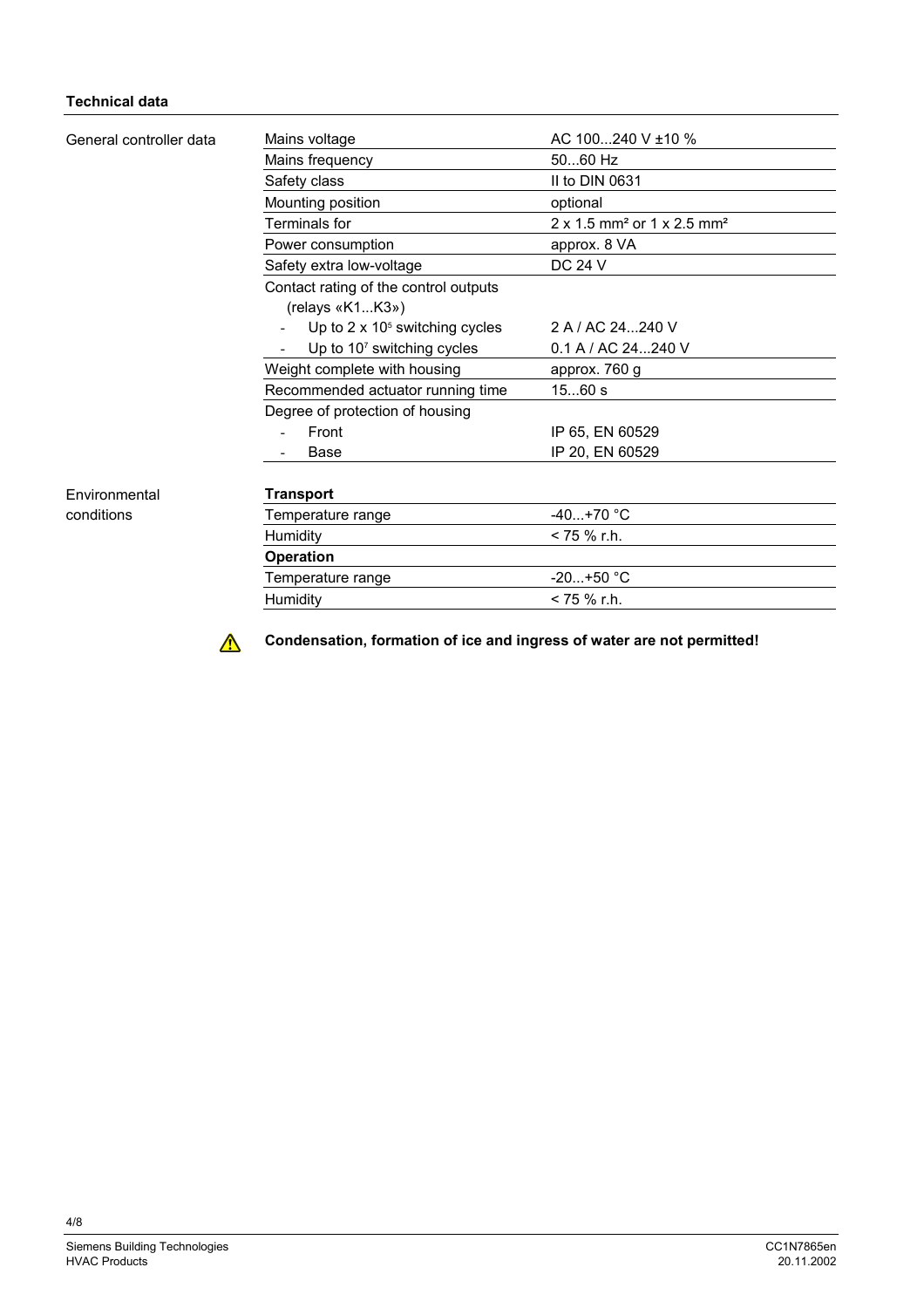The RWF40... provides the following functions:

- One **digital PID controller** with a 3-position or analog output (optional)
- To control 2-stage burners, the RWF40... can be switched over to provide 2position control
- Automatic **thermostat (or pressurestat) function** in low-fire operation
- One **shift controller** for weather-dependent setpoint shifting
- One **minimum limiter and one maximum limiter** for the boiler temperature or the boiler pressure
- One **limit thermostat** to DIN 3440 (output 1)
- One potential-free **configurable** contact
- Manual operating mode
- Communication via serial port (option)
- Self-setting function



## **Function of the controller when used for burner control**

| Low-fire operation                       | In low-fire operation, the RWF40 operates like a control thermostat or pressurestat.<br>This means that it operates as a 2-position controller maintaining the required setpoint<br>by switching the burner on and off. The switching differential for 2-position operation<br>can be adjusted within a wide range. If the demand for heat increases, the controller<br>switches to high-fire operation only when an adjustable limit is exceeded. This function<br>is aimed at optimizing the burner's switching ratio. |
|------------------------------------------|--------------------------------------------------------------------------------------------------------------------------------------------------------------------------------------------------------------------------------------------------------------------------------------------------------------------------------------------------------------------------------------------------------------------------------------------------------------------------------------------------------------------------|
| High-fire operation, 2-<br>stage control | In that case, the RWF40 operates as a 2-position controller with adjustable switching<br>thresholds. Using the relays of the 3-position output, the RWF40 drives the actuator<br>to the $1st$ and $2nd$ output stage. In this operating mode, the optional analog output<br>switches between the minimum signal for the 1 <sup>st</sup> stage and the maximum output signal<br>for the $2^{nd}$ stage.                                                                                                                   |
|                                          | 5/8                                                                                                                                                                                                                                                                                                                                                                                                                                                                                                                      |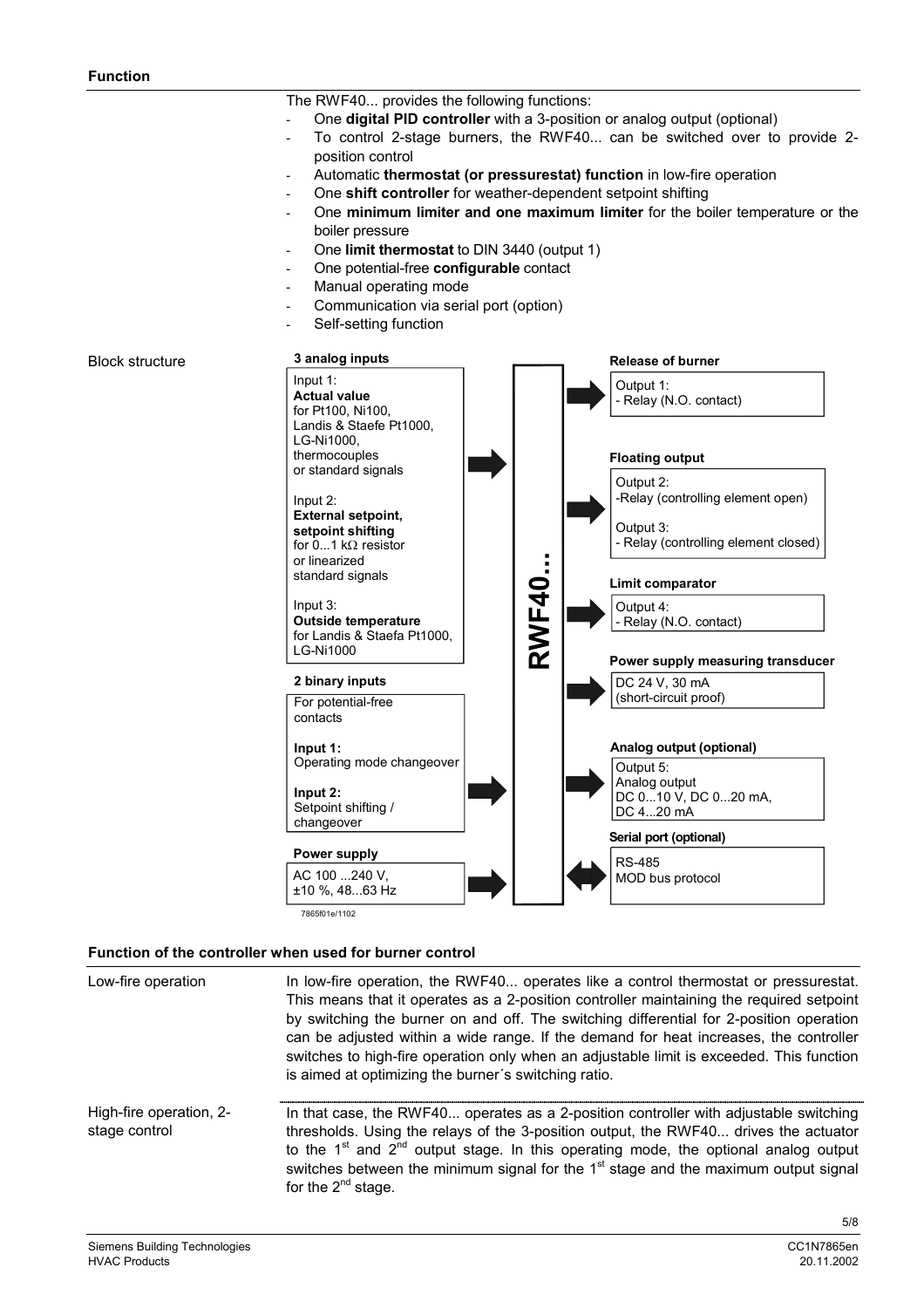| High-fire operation,<br>modulating control                      | In that case, the RWF40 operates as a PID / PI controller with a 3-position output<br>without position feedback signals or, optionally, with a modulating output. By making<br>use of its self-setting facility, the RWF40 is able to determine the PID / PI control<br>parameters, or the parameters can be set manually.                                                     |  |
|-----------------------------------------------------------------|--------------------------------------------------------------------------------------------------------------------------------------------------------------------------------------------------------------------------------------------------------------------------------------------------------------------------------------------------------------------------------|--|
| Binary input 1<br>(changeover of operat-<br>ing mode)           | Using a potential-free contact, the RWF40 can be switched from the modulating<br>mode to 2-stage operation.                                                                                                                                                                                                                                                                    |  |
| Binary input 2 (setpoint<br>shifting or setpoint<br>changeover) | In the case setpoint shifting is configured, the current setpoint is shifted by an adjust-<br>able amount. Configuration of setpoint changeover provides changeover between 2<br>setpoints adjusted on the RWF40 If analog input 2 is configured for an external set-<br>point, changeover is provided between the setpoint adjusted on the RWF40 and an<br>external setpoint. |  |
| Limit comparator                                                | Potential-free contact «K6» can be assigned a number of functions.<br>Example: Limit value supervision                                                                                                                                                                                                                                                                         |  |
| Operation                                                       | 4 buttons on the unit front are used to operate and program the RWF40 . During op-<br>eration and programming, the 7-segment displays show the parameter values and pa-<br>rameter names.                                                                                                                                                                                      |  |
| Weather-dependent<br>setpoint shifting                          | The controller's standard configuration ex works is such that when connecting a<br>QAC22 outside sensor, automatic changeover to weather-dependent setpoint shifting<br>takes place.                                                                                                                                                                                           |  |
|                                                                 | The signal delivered by the QAC2 outside sensor may not be fed parallel to sev-<br>eral RWF40!                                                                                                                                                                                                                                                                                 |  |

Analog input 1 (actual value sensor)

To acquire the actual value, a number of sensors can be connected to the RWF40...

|                        |                                  | Measurement range                      |
|------------------------|----------------------------------|----------------------------------------|
| 2-or 3-wire resistance | Pt100 / IEC 751                  | $-200+850$ °C ( $-328+1562$ °F)        |
| sensors                | Landis & Staefa-Pt1000 / IEC 751 | $-200+850$ °C ( $-328+1562$ °F)        |
|                        | Ni100 / DIN 43760                | $-60+230$ °C (-76+482 °F)              |
|                        | Ni1000 / DIN 43760               | $-60+230$ °C (-76+482 °F)              |
|                        | <b>LG-Ni1000</b>                 | $-50+160$ °C ( $-58+320$ °F)           |
| Thermocouples          | NiCr-Ni / type «K»               | -200+1372 °C (-328+2502 °F)            |
|                        | Cu-Cu-Ni / type «T»              | $-200+400$ °C ( $-328+752$ °F)         |
|                        | NiCroSil-NiSil / type «N»        | $-100+1300$ °C ( $-148+2372$ °F)       |
|                        | FeCuNi / type «J»                | $-200+1000$ °C ( $-328+1832$ °F)       |
|                        | Pt-RhPt / type «S»               | $01768$ °C (-323214 °F) <sup>1</sup> ) |
|                        | Pt-RhPt / type «R»               | $01768$ °C (-323214 °F) 1)             |
|                        | Pt-RhPt / type «B»               | $01820$ °C (323308 °F) $'$ )           |
| Linearized standard    | $020$ mA                         | scalable -1999+9999                    |
| signals                | 420 mA                           | scalable -1999+9999                    |
|                        | DC 010 V                         | scalable -1999+9999                    |
|                        | DC 01 V                          | scalable -1999+9999                    |

<sup>1</sup>) Only RWF40.0X2B97

The power provided for the measuring transducers is DC 24 V / 30 mA.

Feeding a signal to analog input 2, the controller´s setpoint can be influenced. The influence can be scaled.

The following signals can be used:

- Input signals DC 0...1 V, DC 0...10 V, 0...20 mA, 4...20 mA
- $-1$  k $\Omega$  potentiometer in a 2-wire circuit

Analog input 2 (external setpoint shift or external

6/8

setpoint)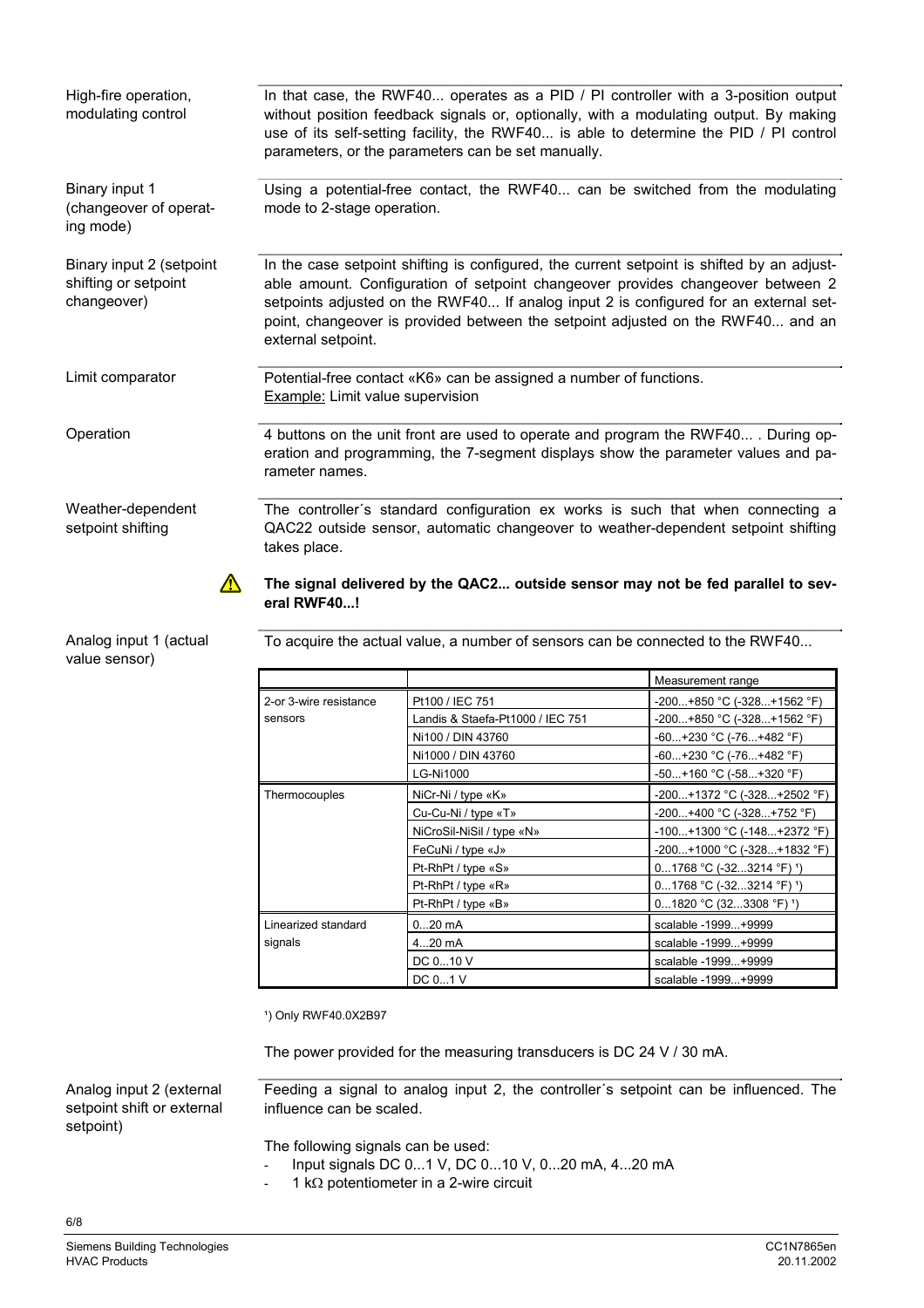Temperature and pressure control on a dual-fuel burner. Burner control and supervision are provided by burner control type LAL... or LFL...

Note

DC 24 V at terminals «G+» and «G-» is used for powering the QBE620... pressure sensor!





Legend

| a            | Limit switch for air damper position OPEN | QAE       | Immersion temperature sensor                |
|--------------|-------------------------------------------|-----------|---------------------------------------------|
| <b>BS</b>    | Operation selector                        | QBE       | Pressure sensor                             |
|              | $1 =$ firing on gas                       | <b>RV</b> | Gas control damper                          |
|              | (modulating burner control)               | S1        | Internal / external setpoint swite          |
|              | $2 =$ firing on oil                       | SO        | Actuator of burner's air dampe              |
|              | (2-stage burner control)                  |           | control damper                              |
| BV           | Fuel valve                                | <b>ST</b> | Connections for burner control              |
| FZA          | Remote setpoint adjuster (active when     |           | control loop                                |
|              | «S1» is closed)                           | v         | Auxiliary switch for the release            |
| $L_{\cdots}$ | Burner control                            |           | 2 <sup>nd</sup> fuel valve depending on the |
| LK           | Burner's air damper                       |           | position                                    |
| $m$ (MIN)    | Auxiliary switch for controlling low-fire | z         | End switch for the fully CLOSE              |
|              | operation                                 |           | position of the air damper                  |
| QAC          | Outside sensor for weather-dependent      |           |                                             |
|              | setpoint shifting                         |           |                                             |

Internal / external setpoint switch  $(E)$ 

Actuator of burner's air damper and gas (2-stage burner control) control damper

- Connections for burner control's start control loop
	- Auxiliary switch for the release of the 2<sup>nd</sup> fuel valve depending on the air damper position
- End switch for the fully CLOSED position of the air damper